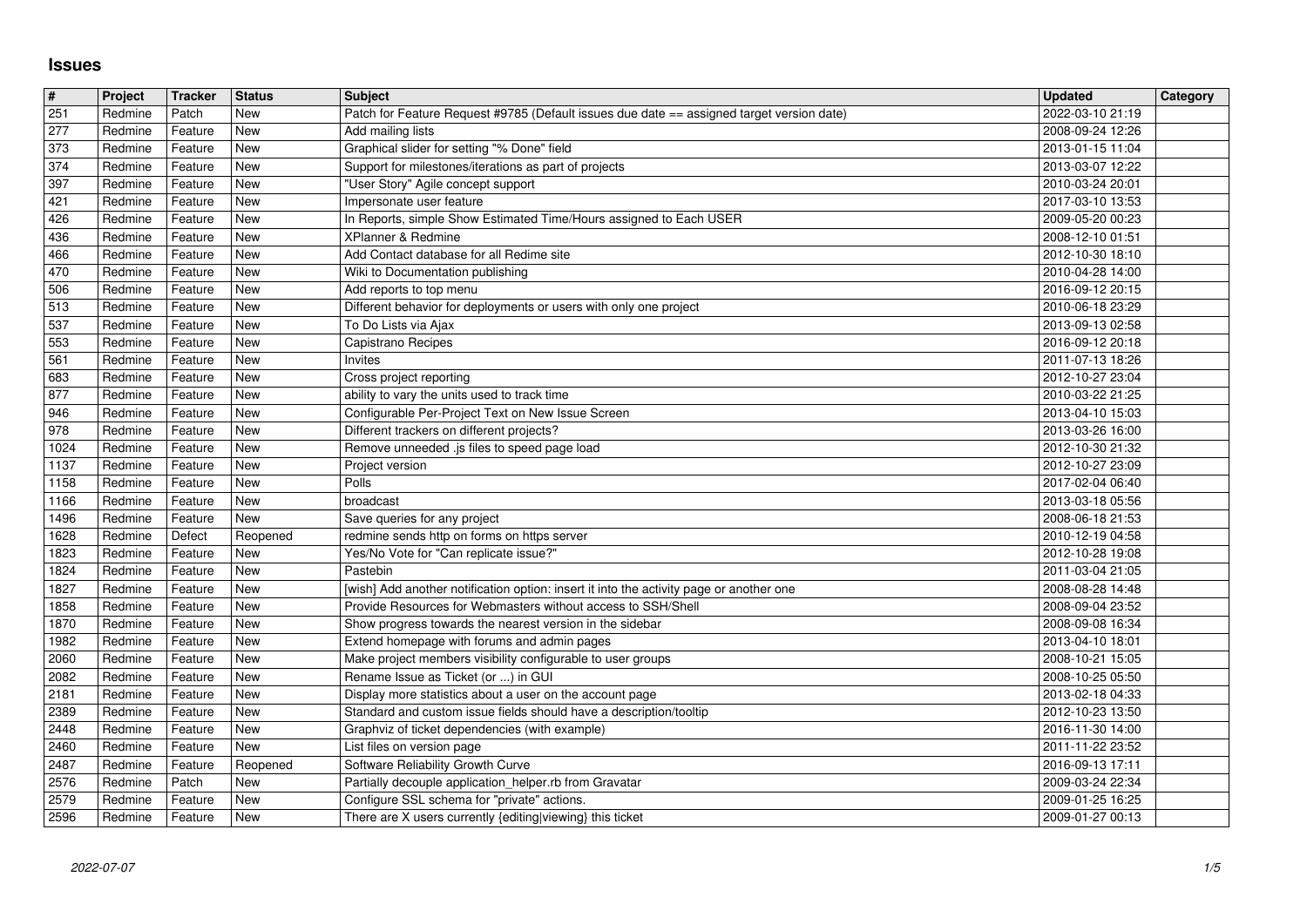| $\overline{\mathbf{H}}$ | Project            | Tracker            | <b>Status</b>            | <b>Subject</b>                                                                                                                                                                            | <b>Updated</b>                       | Category |
|-------------------------|--------------------|--------------------|--------------------------|-------------------------------------------------------------------------------------------------------------------------------------------------------------------------------------------|--------------------------------------|----------|
| 2613<br>2646            | Redmine<br>Redmine | Feature<br>Feature | New<br><b>New</b>        | Define working steps/packages for tickets<br>Having a dynamic sitemaps file for search robots scanning                                                                                    | 2009-02-05 11:11<br>2010-09-26 13:46 |          |
| 2671                    | Redmine            | Feature            | <b>New</b>               | Reports to show people's working performance and project overview status.                                                                                                                 | 2009-02-09 18:31                     |          |
| 2675<br>2678            | Redmine<br>Redmine | Feature<br>Feature | <b>New</b><br><b>New</b> | Watch - add a personal comment<br>Search and stats on workflow transitions                                                                                                                | 2009-02-05 09:25<br>2013-04-11 12:50 |          |
| 2686                    | Redmine            | Feature            | <b>New</b>               | Role adminsitration with many projects / users -> grid overview, one submit                                                                                                               | 2020-09-08 12:04                     |          |
| 2709<br>2728            | Redmine<br>Redmine | Feature<br>Feature | <b>New</b><br><b>New</b> | Modify default values<br>Offline Support                                                                                                                                                  | 2013-03-18 07:53<br>2013-04-19 22:56 |          |
| 2880                    | Redmine            | Feature            | New                      | Possibility to know if an issue has been read by assignee                                                                                                                                 | 2013-03-18 13:59                     |          |
| 2885<br>2897            | Redmine<br>Redmine | Feature<br>Feature | <b>New</b><br><b>New</b> | A segregated numbering per project<br>Tagging in Redmine                                                                                                                                  | 2013-03-18 17:08<br>2018-08-26 22:55 |          |
| 2951                    | Redmine            | Feature            | <b>New</b>               | I would like to see Summery filtered on Versions                                                                                                                                          | 2009-03-13 12:18                     |          |
| 3001<br>3031            | Redmine<br>Redmine | Feature<br>Feature | <b>New</b><br>New        | "Assign to" history in filter or etc.<br>context menu won't allow Assigned_To change cross projects                                                                                       | 2017-09-21 12:38<br>2009-03-23 18:10 |          |
| 3048<br>3077            | Redmine<br>Redmine | Feature<br>Feature | <b>New</b><br><b>New</b> | Central Wiki, FAQ, Documents, etc. for different Projects<br>Customer Feedback System                                                                                                     | 2010-07-21 19:21<br>2013-03-18 20:51 |          |
| 3090                    | Redmine            | Feature            | New                      | field "Assigned to" with roles                                                                                                                                                            | 2013-03-18 16:50                     |          |
| 3103<br>3125            | Redmine<br>Redmine | Feature<br>Feature | New<br><b>New</b>        | function suggestion about open area of information<br>Merging 2 different Redmine Installations                                                                                           | 2009-04-02 07:45<br>2018-02-27 04:46 |          |
| 3146                    | Redmine            | Feature            | <b>New</b>               | Optional Filters in custom queries                                                                                                                                                        | 2009-04-09 13:14                     |          |
| 3197<br>3269            | Redmine<br>Redmine | Feature<br>Feature | <b>New</b><br><b>New</b> | DateStatusChanged<br>Writing a single batch file for all rake tasks                                                                                                                       | 2013-03-18 15:20<br>2009-05-14 00:15 |          |
| 3428                    | Redmine            | Feature            | <b>New</b>               | Need AJAX Based Issue Addition                                                                                                                                                            | 2011-11-04 19:59                     |          |
| 3443<br>3487            | Redmine<br>Redmine | Feature<br>Feature | <b>New</b><br><b>New</b> | Show users<br>Downloadable files on another host                                                                                                                                          | 2013-04-09 14:08<br>2013-03-18 15:31 |          |
| 3505                    | Redmine            | Feature            | <b>New</b>               | Risk Management                                                                                                                                                                           | 2011-02-10 00:11                     |          |
| 3506<br>3508            | Redmine<br>Redmine | Feature<br>Feature | New<br><b>New</b>        | Need ability to restrict which role can update/select the target version when updating or submitting an issue<br>Migrating individual project from redmine to another instance of redmine | 2013-03-18 16:47<br>2009-06-18 08:27 |          |
| 3513                    | Redmine            | Feature            | <b>New</b>               | <b>Baseline Project</b>                                                                                                                                                                   | 2020-11-26 16:29                     |          |
| 3529<br>3603            | Redmine<br>Redmine | Feature<br>Feature | <b>New</b><br><b>New</b> | Deleting a tracker does not allow you to reassign issues to a different tracker<br>Add a way to change issue start-/due dates directly from the issue list                                | 2013-03-27 05:03<br>2011-11-24 20:29 |          |
| 3620                    | Redmine            | Feature            | <b>New</b>               | Roles displayed for users in admin area                                                                                                                                                   | 2013-03-18 16:44                     |          |
| 3702<br>3754            | Redmine<br>Redmine | Feature<br>Patch   | <b>New</b><br><b>New</b> | History tickets<br>add some additional URL paths to robots.txt                                                                                                                            | 2013-03-18 16:58<br>2015-02-04 20:35 |          |
| 3788                    | Redmine            | Feature            | <b>New</b>               | Fields with dropdowns should not show if there are no values                                                                                                                              | 2009-08-27 19:48                     |          |
| 3895<br>3901            | Redmine<br>Redmine | Feature<br>Patch   | New<br>New               | CSS class "selected" should be assigned to selected items in the top-menu<br>Make length of short project description customizable                                                        | 2011-04-09 18:54<br>2009-09-23 08:46 |          |
| 3963                    | Redmine            | Feature            | New                      | Associate a hostname to a particular project                                                                                                                                              | 2009-10-11 12:06                     |          |
| 3995<br>4111            | Redmine<br>Redmine | Feature<br>Feature | New<br>New               | Upgrade to "Files" module<br>integrate Issues with basecamp TODO                                                                                                                          | 2012-11-15 23:11<br>2009-11-09 16:31 |          |
| 4269                    | Redmine            | Feature            | New                      | Allow ca_path option for reposman.rb to validate peer certificate                                                                                                                         | 2009-12-04 15:05                     |          |
| 4388<br>4516            | Redmine<br>Redmine | Feature<br>Feature | New<br>New               | Ablitity to rearrange tracker fields for particular project<br>Cache gravatars                                                                                                            | 2013-04-09 15:56<br>2013-04-22 11:28 |          |
|                         |                    |                    |                          |                                                                                                                                                                                           |                                      |          |
|                         |                    |                    |                          |                                                                                                                                                                                           |                                      |          |
|                         |                    |                    |                          |                                                                                                                                                                                           |                                      |          |
|                         |                    |                    |                          |                                                                                                                                                                                           |                                      |          |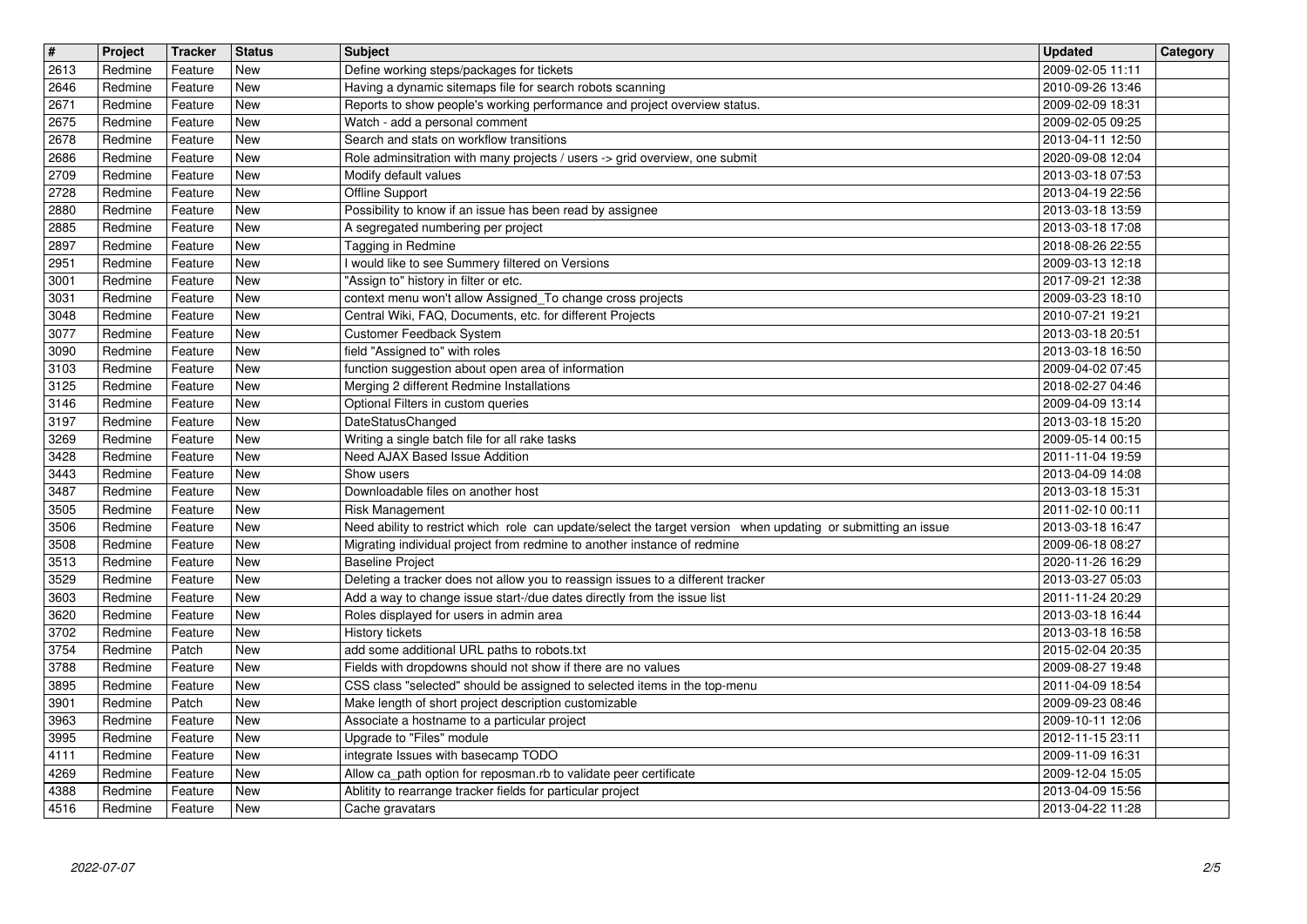| $\overline{\mathbf{t}}$ | Project            | Tracker            | Status                   | <b>Subject</b>                                                                                                                                  | <b>Updated</b>                       | Category |
|-------------------------|--------------------|--------------------|--------------------------|-------------------------------------------------------------------------------------------------------------------------------------------------|--------------------------------------|----------|
| 4548<br>4558            | Redmine<br>Redmine | Patch<br>Feature   | <b>New</b><br><b>New</b> | please pull in debian branch<br>watch categories and users                                                                                      | 2013-01-13 21:04<br>2010-01-12 22:31 |          |
| 4580                    | Redmine            | Patch              | <b>New</b>               | Run rake db:schema:dump after rake db:migrate_plugins                                                                                           | 2010-10-25 17:03                     |          |
| 4588                    | Redmine            | Defect             | <b>New</b>               | In status form of version view, link to issues results limited.                                                                                 | 2010-01-15 02:11                     |          |
| 4636                    | Redmine            | Feature            | <b>New</b>               | System-wide Object Label Settings and the general Open Pario Malaise                                                                            | 2013-04-09 16:12                     |          |
| 4826                    | Redmine            | Feature            | <b>New</b>               | picker needed to find id's of related issues and projects etc                                                                                   | 2010-07-08 17:53                     |          |
| 4829<br>4960            | Redmine<br>Redmine | Feature<br>Feature | <b>New</b><br>New        | Write an installer<br>Links to latest version of all files modified by a tickets associated revisions                                           | 2010-02-13 05:31<br>2010-03-02 02:19 |          |
| 4980                    | Redmine            | Feature            | <b>New</b>               | Reference to a commit in a different project                                                                                                    | 2010-03-03 20:54                     |          |
| 5017                    | Redmine            | Feature            | <b>New</b>               | Custom columns on Admin/Users page                                                                                                              | 2010-03-09 16:42                     |          |
| 5078<br>5161            | Redmine<br>Redmine | Feature<br>Feature | <b>New</b><br><b>New</b> | Documental Repository vía JCR<br>Ability to backup a project                                                                                    | 2010-03-15 09:57<br>2010-03-23 21:26 |          |
| 5273                    | Redmine            | Defect             | <b>New</b>               | Unable to configure PluginSimpleCI plugin - custom fields list is empty                                                                         | 2010-04-08 16:58                     |          |
| 5286                    | Redmine            | Feature            | Reopened                 | Need a way to load all issues in 1 web request, not just 25/50/100                                                                              | 2013-01-15 10:55                     |          |
| 5391                    | Redmine            | Feature            | <b>New</b>               | progression of versions *per* *branch*                                                                                                          | 2011-01-07 18:24                     |          |
| 5420<br>5428            | Redmine<br>Redmine | Feature<br>Feature | <b>New</b><br>New        | User support helper script<br><b>Featured Files</b>                                                                                             | 2010-10-25 16:58<br>2010-05-03 09:33 |          |
| 5430                    | Redmine            | Feature            | <b>New</b>               | Project-Specific Default Priority                                                                                                               | 2017-12-08 20:15                     |          |
| 5483                    | Redmine            | Feature            | New                      | Change subtask view                                                                                                                             | 2011-04-03 11:17                     |          |
| 5516<br>5537            | Redmine<br>Redmine | Feature<br>Feature | <b>New</b><br><b>New</b> | A new field for Quality Assist<br>Simplify Wiki cross-page linking                                                                              | 2010-05-12 22:17<br>2011-05-06 10:46 |          |
| 5640                    | Redmine            | Feature            | <b>New</b>               | Write access to the repository. Or the link between the repository and the other sections.                                                      | 2011-03-29 12:55                     |          |
| 5658                    | Redmine            | Feature            | <b>New</b>               | Add item on AJAX context menu to display details of selected issues                                                                             | 2010-06-08 23:27                     |          |
| 5799                    | Redmine<br>Redmine | Feature            | <b>New</b><br><b>New</b> | Add user management and group management permissions                                                                                            | 2010-07-01 15:44<br>2010-07-06 15:21 |          |
| 5825<br>5836            | Redmine            | Feature<br>Feature | <b>New</b>               | Fine grained permissions - per project<br>Add "edit subject" (rename) function to context menu                                                  | 2010-07-08 03:52                     |          |
| 5863                    | Redmine            | Feature            | New                      | Remove All Plugins                                                                                                                              | 2013-04-10 13:50                     |          |
| 5916                    | Redmine            | Feature            | <b>New</b>               | Redmine Federation: interlinking between "joined" redmine installations                                                                         | 2012-03-19 14:10                     |          |
| 5938<br>5955            | Redmine<br>Redmine | Feature<br>Feature | <b>New</b><br><b>New</b> | Project Page Viewing and Collapsing of Subprojects<br>Hooks should provide all controller instance variables by default                         | 2010-07-26 15:14<br>2010-07-27 06:44 |          |
| 6058                    | Redmine            | Feature            | <b>New</b>               | better sub project support                                                                                                                      | 2011-01-18 20:48                     |          |
| 6059                    | Redmine            | Feature            | New                      | Global links                                                                                                                                    | 2011-01-18 20:49                     |          |
| 6062                    | Redmine            | Feature            | <b>New</b>               | Meeting tracker                                                                                                                                 | 2010-08-26 18:24                     |          |
| 6211<br>6212            | Redmine<br>Redmine | Feature<br>Feature | <b>New</b><br>New        | Make WikiWords and acronyms as wiki links<br>Page synonyms                                                                                      | 2010-08-25 17:04<br>2010-08-25 17:12 |          |
| 6213                    | Redmine            | Feature            | New                      | Common acronym definition                                                                                                                       | 2010-08-25 17:28                     |          |
| 6214                    | Redmine            | Feature            | New                      | Page name expansion for links                                                                                                                   | 2010-08-25 17:25                     |          |
| 6231<br>6257            | Redmine<br>Redmine | Feature<br>Feature | New<br>New               | Version dependent to a subproject Version<br>show/hide Secrets (eg. Passwords) in Wiki Sites                                                    | 2012-09-28 19:05<br>2014-04-25 04:48 |          |
| 6321                    | Redmine            | Feature            | New                      | Plugin web interface and web installation                                                                                                       | 2010-09-11 09:52                     |          |
| 6360                    | Redmine            | Feature            | New                      | Title attributes for major interface elements                                                                                                   | 2010-09-10 20:09                     |          |
| 6366<br>6367            | Redmine<br>Redmine | Feature<br>Feature | New<br>New               | Due date on an issue should follow the associated release due date if it exists<br>Shorten links to tickets in comments to #1234 format on save | 2010-09-14 11:33<br>2010-09-12 06:39 |          |
|                         |                    |                    |                          |                                                                                                                                                 |                                      |          |
|                         |                    |                    |                          |                                                                                                                                                 |                                      |          |
|                         |                    |                    |                          |                                                                                                                                                 |                                      |          |
|                         |                    |                    |                          |                                                                                                                                                 |                                      |          |
|                         |                    |                    |                          |                                                                                                                                                 |                                      |          |
|                         |                    |                    |                          |                                                                                                                                                 |                                      |          |
|                         |                    |                    |                          |                                                                                                                                                 |                                      |          |
|                         |                    |                    |                          |                                                                                                                                                 |                                      |          |
|                         |                    |                    |                          |                                                                                                                                                 |                                      |          |
|                         |                    |                    |                          |                                                                                                                                                 |                                      |          |
|                         |                    |                    |                          |                                                                                                                                                 |                                      |          |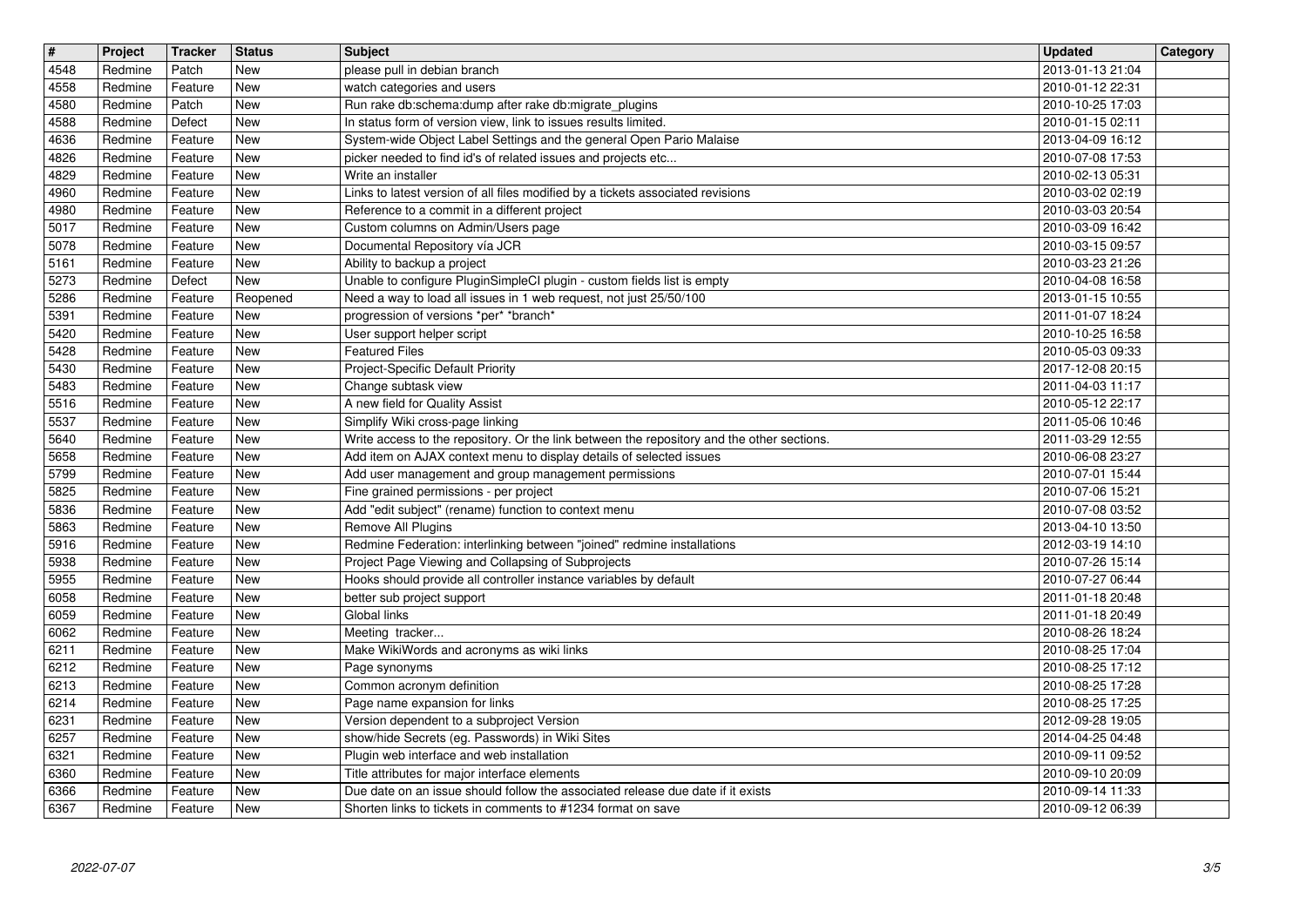| $\overline{\mathbf{t}}$   | Project            | Tracker            | <b>Status</b>            | <b>Subject</b>                                                                                                                                                                         | <b>Updated</b>                       | Category |
|---------------------------|--------------------|--------------------|--------------------------|----------------------------------------------------------------------------------------------------------------------------------------------------------------------------------------|--------------------------------------|----------|
| 6369<br>6380              | Redmine<br>Redmine | Feature<br>Feature | New<br><b>New</b>        | Add custom format field type that is Resolvers<br>filter in report                                                                                                                     | 2010-09-12 06:51<br>2010-09-13 14:32 |          |
| 6468                      | Redmine            | Defect             | <b>New</b>               | wrong update query in Issue model                                                                                                                                                      | 2010-10-11 12:39                     |          |
| 6517                      | Redmine            | Feature            | <b>New</b><br><b>New</b> | Redmine on MochaUI<br>Issue "Other Comments" Field                                                                                                                                     | 2013-03-20 18:16                     |          |
| 6535<br>6583              | Redmine<br>Redmine | Feature<br>Defect  | <b>New</b>               | Separate non-subURI Redmine instances on the same machine cannot be logged into at once                                                                                                | 2010-09-29 21:02<br>2010-10-06 03:37 |          |
| 6643                      | Redmine            | Feature            | New                      | real priorities                                                                                                                                                                        | 2010-10-25 16:14                     |          |
| 6645<br>6662              | Redmine<br>Redmine | Feature<br>Defect  | Reopened<br><b>New</b>   | atomic 'grab' button<br>JavaScript is not minified for production use                                                                                                                  | 2010-11-02 15:12<br>2010-10-14 17:43 |          |
| 6665                      | Redmine            | Feature            | <b>New</b>               | Copy member settings between project                                                                                                                                                   | 2010-10-14 14:42                     |          |
| 6671<br>6701              | Redmine<br>Redmine | Defect<br>Feature  | <b>New</b><br><b>New</b> | In version detail page of a project that has sub-projects when you click on a category of a sub-project it opens a wrong page<br>Split the Enumerations admin panel to separate panels | 2010-10-14 13:43<br>2010-11-27 00:40 |          |
| 6805                      | Redmine            | Feature            | <b>New</b>               | add non-ambiguous ISO-ordered date/time formatting                                                                                                                                     | 2011-02-14 18:36                     |          |
| 6807<br>6808              | Redmine<br>Redmine | Patch<br>Feature   | <b>New</b><br><b>New</b> | internal hostname included in back_url<br>first class citizenry for all types of fields in Redmine                                                                                     | 2010-11-02 19:17<br>2010-11-02 19:31 |          |
| 6917                      | Redmine            | Defect             | New                      | respond_to_without_attributes? does not work from runner                                                                                                                               | 2010-11-16 20:24                     |          |
| 6951<br>7105              | Redmine<br>Redmine | Defect<br>Feature  | New<br><b>New</b>        | Context Menu Broken on Mac<br>Popup menu for the Projects link                                                                                                                         | 2010-11-24 16:04<br>2010-12-13 22:39 |          |
| 7109                      | Redmine            | Feature            | <b>New</b>               | how to assign role for user while registering?                                                                                                                                         | 2010-12-14 19:50                     |          |
| 7110<br>$\overline{7151}$ | Redmine<br>Redmine | Feature<br>Defect  | <b>New</b><br><b>New</b> | Api documentation tab<br>Custom Queries are not working when copied between projects                                                                                                   | 2010-12-14 15:41<br>2011-01-07 05:35 |          |
| 7204                      | Redmine            | Patch              | <b>New</b>               | Caching of public pages, requested from anonymous users (10x - 20x speed improvements)                                                                                                 | 2011-01-10 00:49                     |          |
| 7357                      | Redmine            | Defect             | <b>New</b>               | Filter with all Projects included                                                                                                                                                      | 2013-04-13 09:26                     |          |
| 7388<br>7441              | Redmine<br>Redmine | Feature<br>Feature | <b>New</b><br>New        | Add option in textarea to use tab to insert tab character in Description<br>Need of charts bugs report                                                                                 | 2011-01-20 13:24<br>2011-01-25 18:19 |          |
| 7558                      | Redmine            | Feature            | <b>New</b>               | Built-in critical data backup                                                                                                                                                          | 2011-02-06 02:49                     |          |
| 7617<br>7822              | Redmine<br>Redmine | Feature<br>Feature | New<br>Needs feedback    | Replicating a redmine instance geographically across continents<br>Show google docs                                                                                                    | 2011-02-15 07:24<br>2013-04-28 15:32 |          |
| 7972                      | Redmine            | Feature            | <b>New</b>               | Include SSL configuration in default setup procedure                                                                                                                                   | 2011-03-23 18:54                     |          |
| 8109<br>8289              | Redmine<br>Redmine | Patch<br>Defect    | New<br><b>New</b>        | Support for global permissions in acts_as_attachable<br>target version does not get propagated to subtasks                                                                             | 2011-04-08 23:09<br>2018-08-30 09:10 |          |
| 8567                      | Redmine            | Feature            | <b>New</b>               | Move to capistrano for automation of installation/upgrade                                                                                                                              | 2011-06-09 02:46                     |          |
| 8595<br>8598              | Redmine<br>Redmine | Feature<br>Feature | New<br><b>New</b>        | Standards Adoption / Contribution<br>links to email for any user                                                                                                                       | 2011-07-14 18:20<br>2011-06-16 17:13 |          |
| 8657                      | Redmine            | Defect             | <b>New</b>               | CSV export fails when issue has too much text                                                                                                                                          | 2011-06-21 14:24                     |          |
| 8837                      | Redmine            | Defect             | <b>New</b><br>New        | RSS feed reports anonymus and the correct (named) user is in the changeset                                                                                                             | 2011-07-18 17:43                     |          |
| 8966<br>8977              | Redmine<br>Redmine | Feature<br>Defect  | New                      | Support for keyword substitution in SVN<br>user doesn't show up in the author filter dropdown when querying for issues                                                                 | 2011-08-11 16:26<br>2021-11-22 20:32 |          |
| 9133                      | Redmine            | Feature            | New                      | improve error message about missing priority field                                                                                                                                     | 2011-08-29 19:39                     |          |
| 9138<br>9319              | Redmine<br>Redmine | Defect<br>Patch    | <b>New</b><br>New        | db:encrypt used "can't convert nil into String" "undefined method `destroy' for {}:Hash"<br>Prevent passing :label option to HTML tag in TabularFormBuilder                            | 2011-08-29 10:39<br>2011-09-26 14:16 |          |
| 9604<br>9811              | Redmine<br>Redmine | Feature<br>Defect  | New<br>New               | Make project name in Actvity stream items as link<br>SaveFileDialog popsup on various links                                                                                            | 2011-11-21 06:20<br>2012-01-30 12:18 |          |
|                           |                    |                    |                          |                                                                                                                                                                                        |                                      |          |
|                           |                    |                    |                          |                                                                                                                                                                                        |                                      |          |
|                           |                    |                    |                          |                                                                                                                                                                                        |                                      |          |
|                           |                    |                    |                          |                                                                                                                                                                                        |                                      |          |
|                           |                    |                    |                          |                                                                                                                                                                                        |                                      |          |
|                           |                    |                    |                          |                                                                                                                                                                                        |                                      |          |
|                           |                    |                    |                          |                                                                                                                                                                                        |                                      |          |
|                           |                    |                    |                          |                                                                                                                                                                                        |                                      |          |
|                           |                    |                    |                          |                                                                                                                                                                                        |                                      |          |
|                           |                    |                    |                          |                                                                                                                                                                                        |                                      |          |
|                           |                    |                    |                          |                                                                                                                                                                                        |                                      |          |
|                           |                    |                    |                          |                                                                                                                                                                                        |                                      |          |
|                           |                    |                    |                          |                                                                                                                                                                                        |                                      |          |
|                           |                    |                    |                          |                                                                                                                                                                                        |                                      |          |
|                           |                    |                    |                          |                                                                                                                                                                                        |                                      |          |
|                           |                    |                    |                          |                                                                                                                                                                                        |                                      |          |
|                           |                    |                    |                          |                                                                                                                                                                                        |                                      |          |